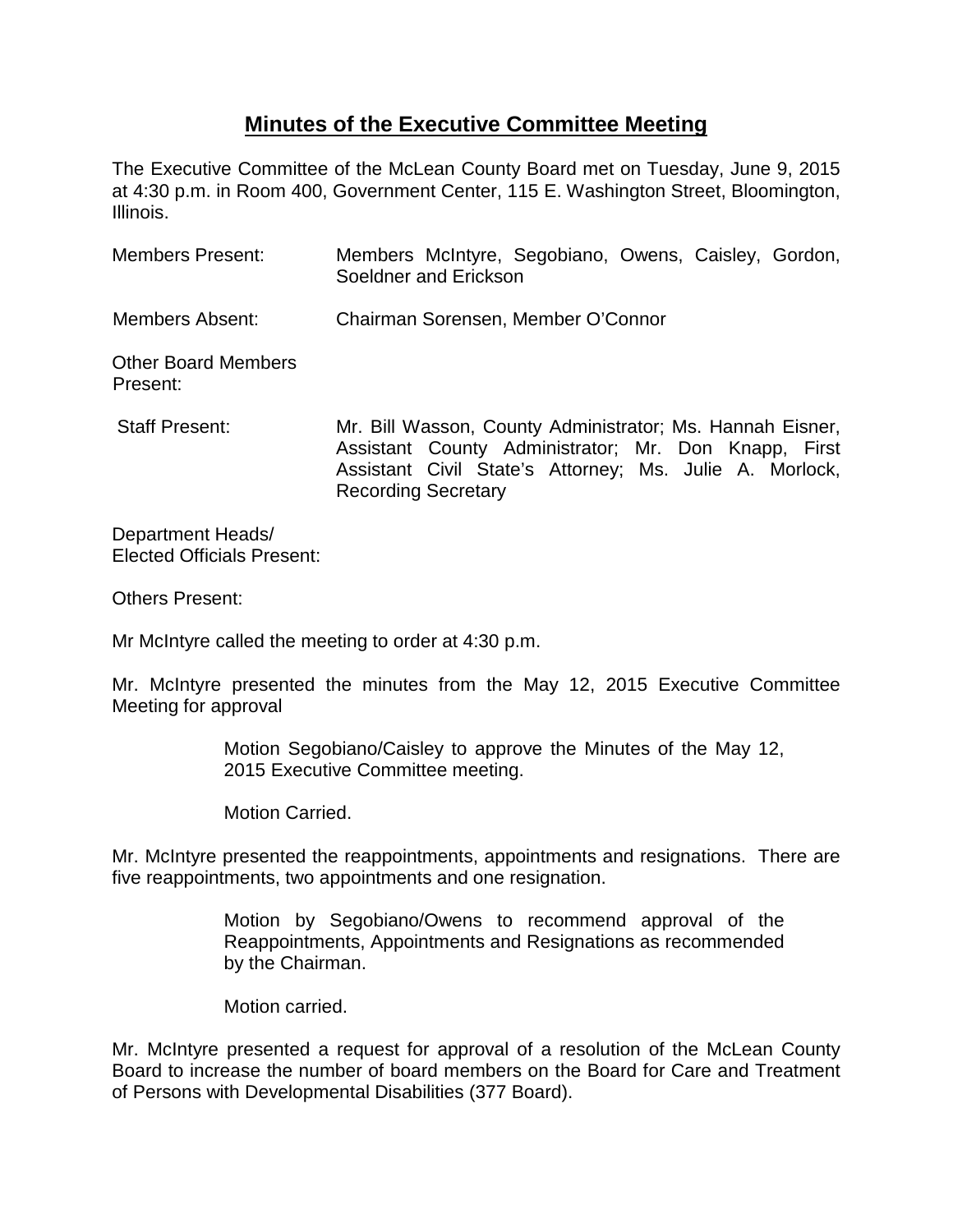Executive Committee Minutes June 9, 2015 Page **2** of **6**

> Motion by Owens/Gordon to recommend approval of a Resolution of the McLean County Board to increase the number of board members on the Board for Care and Treatment of Persons with Developmental Disabilities (377 Board).

Motion carried.

Mr. McIntyre presented the request for approval of a resolution of the McLean County Board in support of the Stepping Up Initiative.

> Motion by Segobiano/Gordon to recommend approval of a Resolution of the McLean County Board in support of the Stepping Up Initiative

Motion carried.

Mr. McIntyre presented a request for approval of a resolution of the McLean County Board Creating the McLean County Behavioral Health Coordinating Council.

> Motion by Segobiano/Owens to recommend approval of a resolution of the McLean County Board Creating the McLean County Behavioral Health Coordinating Council.

Discussion: Mr. McIntyre pointed out this is a result of our action plan for McLean County and will be something that we will be carrying out as part of that initiative.

Vote: Motion Carried.

Mr. McIntyre indicated that staff would be making a recommendation regarding opening specific closed session minutes.

Ms. Eisner indicated the memo and spread sheet she had given to the committee contained a list of closed meetings of the board and committees that dated back to 1982. County Board rules, that incorporate the open meetings statute, require that we go through these on a semi-annual basis to determine which, if any, of these we feel should no longer be kept confidential. She also stated that there is no requirement to make any minutes open. Ms. Eisner stated that in the past staff has made recommendations as to the minutes that could be opened and the committee has adopted the recommendation. Ms. Eisner indicated that to discuss any of these in detail to determine whether the minutes should be opened the committee must go into closed session. Ms. Eisner explained that there are primarily four reasons to go into closed session including pending litigation, personnel matters, collective bargaining and sale or lease of real estate. She indicated that the reason you have the ability to go into closed session is so you can discuss sensitive matters. She stated that it is staff's recommendation that the minutes from the Property committee meetings of April 8, 1993, February 6, 1997 and May 8, 1997 be opened and subject to public inspection as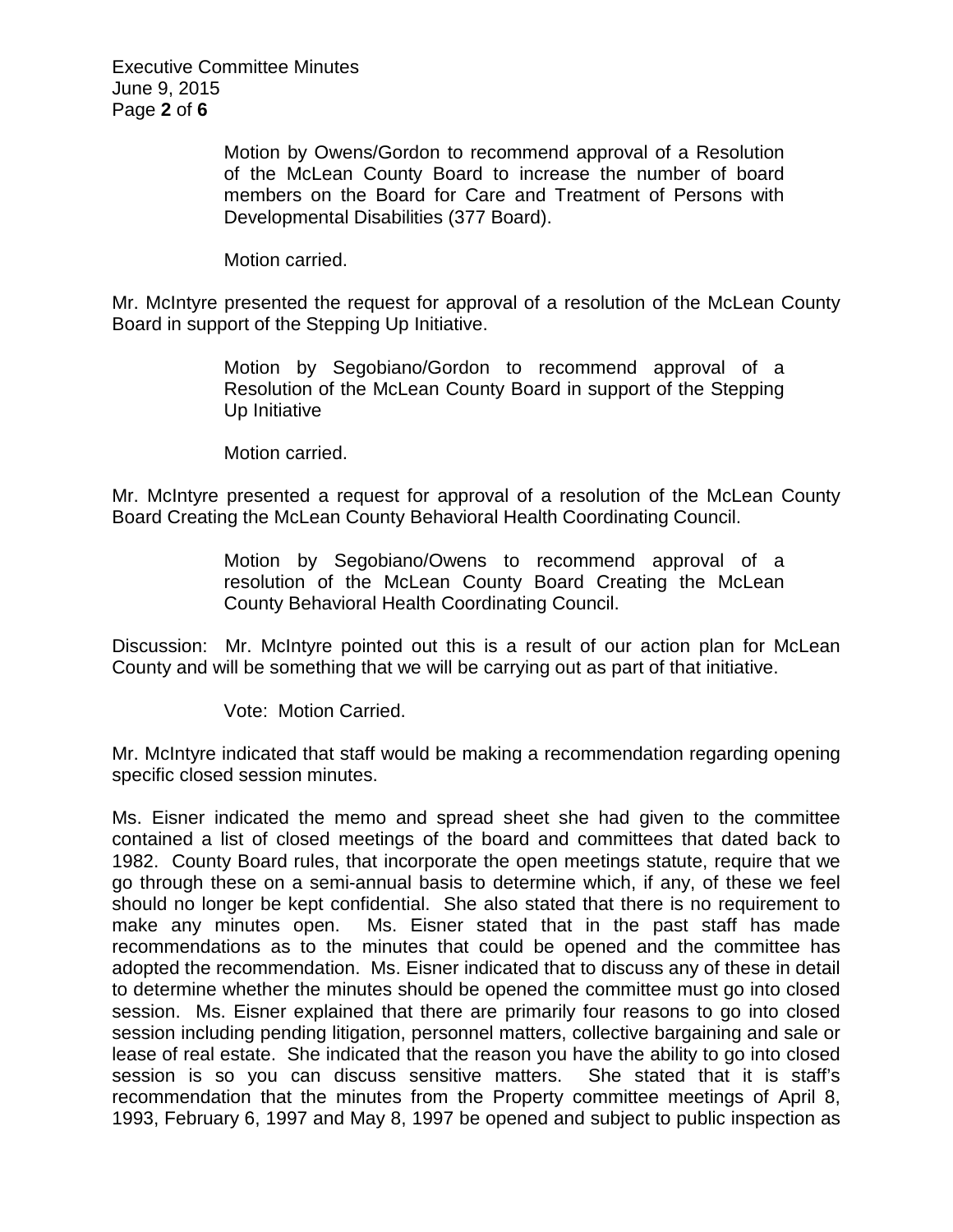Executive Committee Minutes June 9, 2015 Page **3** of **6**

they relate to the purchase or sale of real property that have long been completed and details related to the decisions are not a concern for release.

Mr. Segobiano asked for clarification as whether they meant those three items were to be opened or all the others be opened and those left closed.

Ms. Eisner indicated that they were recommending only those three be opened. If you wish to get more information about those meetings we have the minutes available and can go into closed session to discuss.

> Motion Segobiano/Soeldner to concur with recommendation of the staff and to open and make subject to public inspection the minutes from Property committee on April 8, 1993, February 6, 1997 and May 8, 1997.

Mr. Gordon indicated that he had a general question and was not sure if it could be asked in open session.

Mr. McIntyre indicated that if he had a question the committee needed to go into executive session to discuss.

Mr. Caisley proposed an amended Motion

Motion by Caisley/Erickson to open all minutes prior to June 12, 2012 except those relating to personnel matters.

Mr. Caisley went on to state that all real estate matters and pending litigation from before that time is concluded and information from those transactions or cases could be reviewed by someone looking at court documents and in the interest of being open we should let people see all of those things except for personnel matters.

> Motion Owens/Soeldner to go into executive session for purposes of considering whether to open closed meeting minutes. Motion Carried and Committee went into executive session at 4:43.

Executive committee reconvened at 4:57 p.m.

Chairman McIntyre asked for a vote on the amended motion.

Mr. Erickson withdrew his second of the amended motion.

Chairman McIntyre asked for a second to the amended motion. Amended motion was declared null due to the lack of a second.

Chairman McIntyre asked for a vote to the original motion.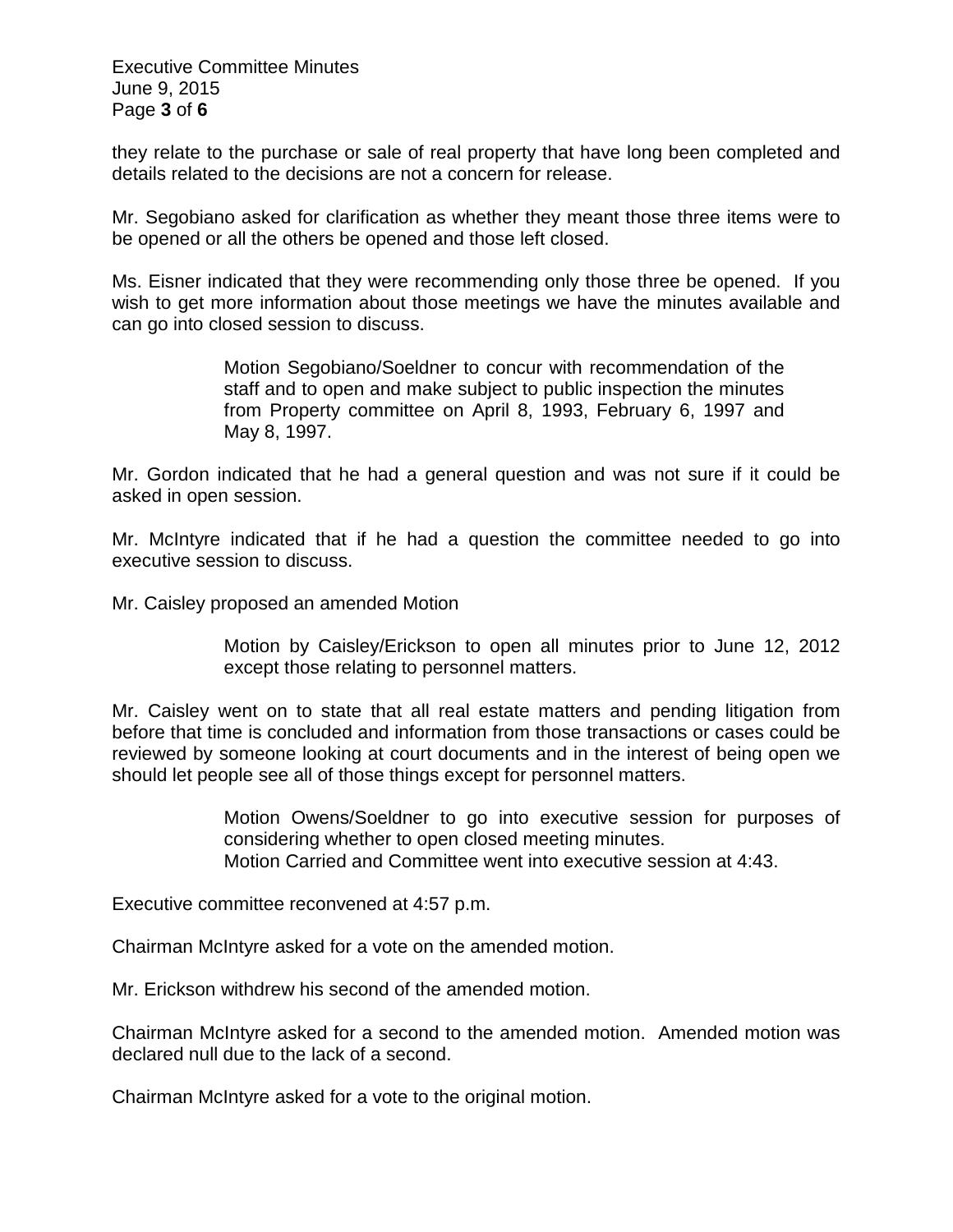Executive Committee Minutes June 9, 2015 Page **4** of **6**

Motion carried

Mr. Bill Caisley, Chairman, Justice Committee, presented a request for approval of Illinois Criminal Justice Information Authority (ICIIA) Arrest Grant for the Eleventh Judicial Circuit Family Violence Coordinating Council – Court Administrator's Office

> Motion by Caisley/Segobiano to recommend approval of Illinois Criminal Justice Information Authority (ICIIA) Arrest Grant for the Eleventh Judicial Circuit Family Violence Coordinating Council

Motion Carried

Chairman McIntyre asked if there were any questions or comments. Hearing none, he thanked Mr. Caisley.

Mr. Ben Owens, Chairman, Finance Committee, presented a request for approval of an Ordinance for Prevailing Rate of Public Works Wages for McLean County - County Administrator's Office

> Motion by Owens/Segobiano to recommend approval of an Ordinance for Prevailing Rate of Public Works Wages for McLean County – County Administrator's Office

Vote: Member Caisley voted against the motion

Motion carried.

Chairman Owens presented a request for approval of an Emergency Appropriation Ordinance of the McLean County Board amending the 2015 Combined Annual Appropriation and Budget Ordinance for Fund 0112 Health Fund for Program 0069.

> Motion by Owens/Soeldner to recommend approval of an Emergency Appropriation Ordinance of the McLean County Board amending the 2015 Combined Annual Appropriation and Budget Ordinance for Fund 0112 Health Fund for Program 0069.

Motion carried.

Chairman Owens indicated that the CAFR and other audit reports had been approved by the Finance committee and would be presented to the Board next week.

Chairman McIntyre asked if there were any questions or comments. Hearing none, he thanked Mr. Owens.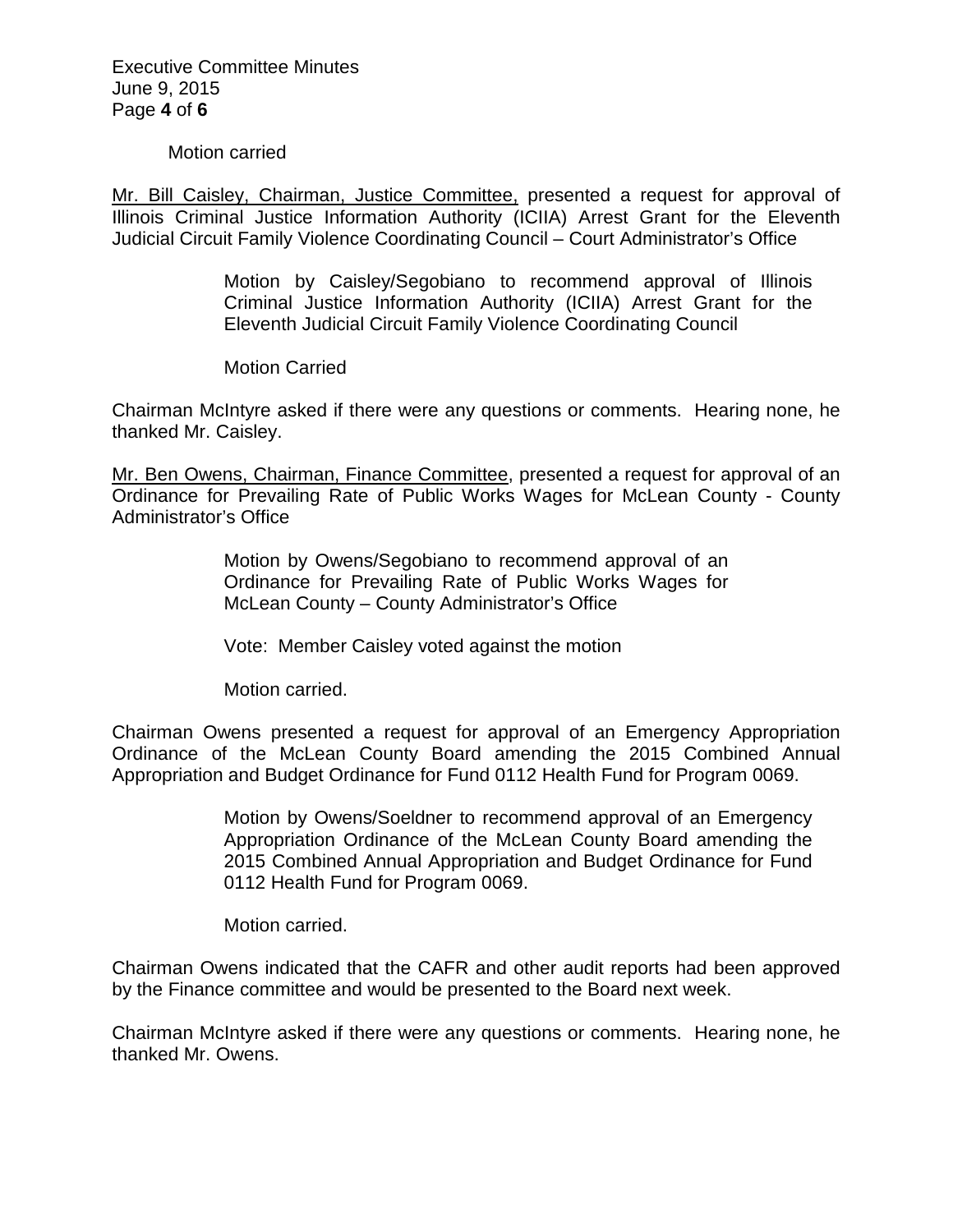Executive Committee Minutes June 9, 2015 Page **5** of **6**

Mr. George Gordon, Chairman, Land Use and Development Committee, advised that the Land Use and Development Committee had no items for action before the Executive Committee. He indicated they would have two items for the Board next week.

Chairman McIntyre asked if there were any questions or comments. Hearing none, he thanked Mr. Gordon.

Mr. Jim Soeldner, Chairman, Transportation Committee, presented a request for approval of an IDOT FY 2016 Combined Application for Section 5311 and Downstate Operating Assistance for Downstate Public Transportation Operation Assistance Grant from the County Highway Department

> Motion by Soeldner/Gordon to approve of an IDOT FY 2016 Combined Application for Section 5311 and Downstate Operating Assistance for Downstate Public Transportation Operation Assistance Grant

Motion carried.

Mr. Soeldner presented a request for approval of a Purchase of Service Agreement between McLean County and SHOW BUS for the continuation of Rural Public Transportation Service in FY 2016

> Motion by Soeldner/Owens to approve of a Purchase of Service Agreement between McLean County and SHOW BUS for the continuation of Rural Public Transportation Service in FY 2016

Motion Carried.

Mr. Soeldner indicated they had several items that would be presented to the full Board next week.

Chairman McIntyre asked if there were any questions or comments. Hearing none, he thanked Mr. Soeldner.

Mr. Paul Segobiano, Chairman, Property Committee, advised that the Property Committee had no items for action before the Executive Committee. He indicated they would have three items for the Board next week.

Chairman McIntyre asked if there were any questions or comments. Hearing none, he thanked Mr. Segobiano.

Chairman McIntyre asked for the report of the County Administrator, Mr. Wasson.

Mr. Wasson indicated he had no items for the committee.